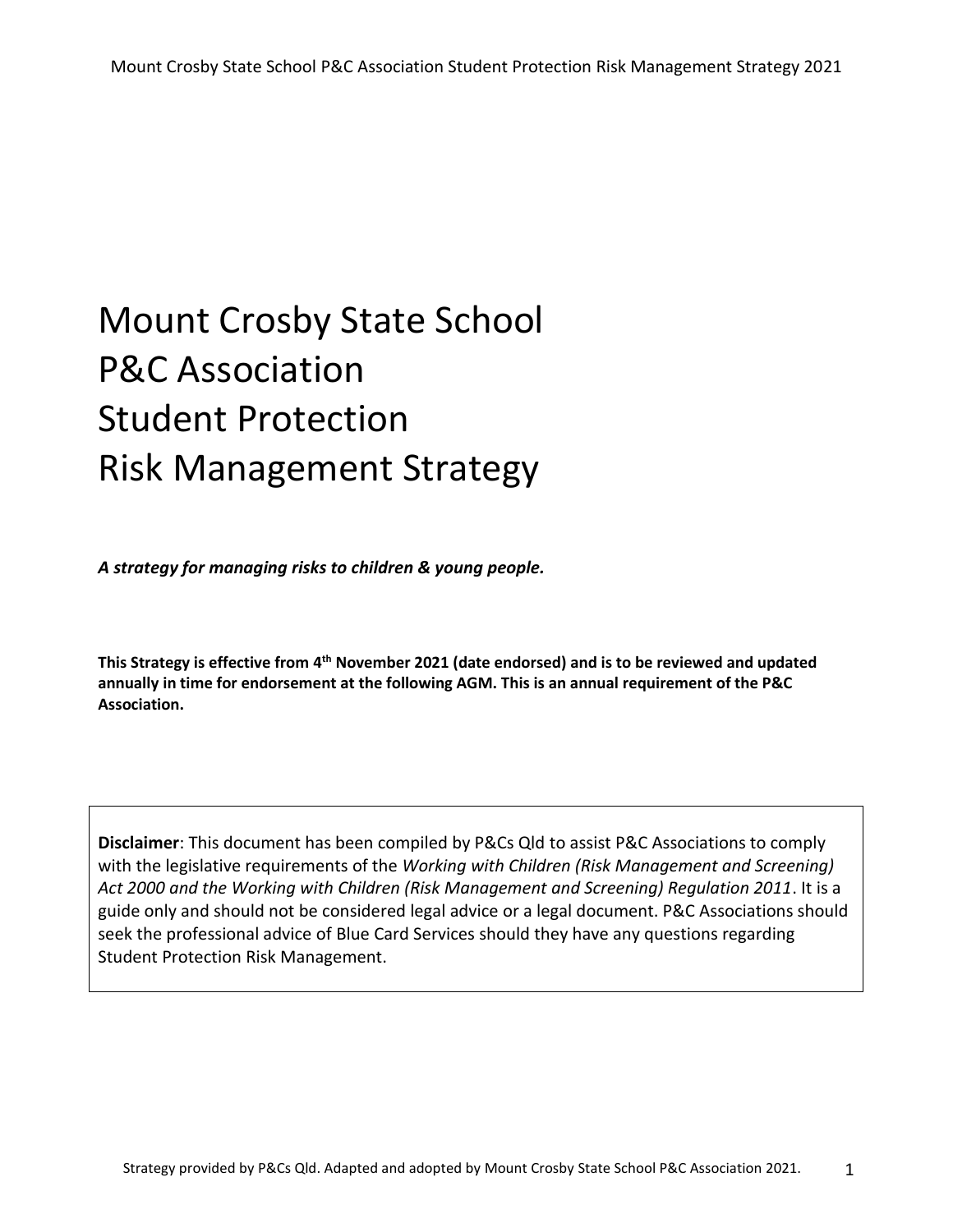### **Mount Crosby State School Parents and Citizens Association Student Protection Risk Management Strategy 2021**

#### **Purpose**

This Student Protection Risk Management Strategy is developed to enable the P&C Association to comply with the legislative requirements specified in the *Working with Children (Risk Management and Screening) Act 2000 and the Working with Children (Risk Management and Screening) Regulation 2011* for the protection of children and young people from harm and the risk of harm.

#### **Policy**

#### **Statement of Commitment**

Mount Crosby State School P&C Association is committed to the safety and wellbeing of the students in the care of Mount Crosby State School and requires volunteers and P&C employees to model and encourage behaviour that upholds the dignity and safety of students. The P&C Association supports the Department of Educations (the Department) Child and Student Protection Policy and Student Protection Procedure:

[Department of Education Child and Student Protection Policy](https://ppr.qed.qld.gov.au/pp/child-and-student-protection-policy) Department of Education [Student Protection Procedure](https://education.qld.gov.au/parents-and-carers/school-information/life-at-school/student-protection)

All Volunteers and P&C employees must:

- Not cause harm to students in the care of the school
- Actively seek to prevent harm to a student in the care of the school
- Report suspected student harm in accordance with their accountabilities.
- Inform themselves about the content of this strategy.

#### **Principles**

In keeping with principles outlined in the Department's Student Protection Procedure the P&C Association asserts that the safety, wellbeing and best interests of children are paramount and all children have a right to protection from harm.

**Harm** includes any detrimental effect of a significant nature on a student's physical, psychological or emotional wellbeing.

Harm can be caused by amongst other things:

- o Physical abuse
- o Psychological or emotional abuse
- o Neglect
- o Sexual abuse, exploitation or sexual assault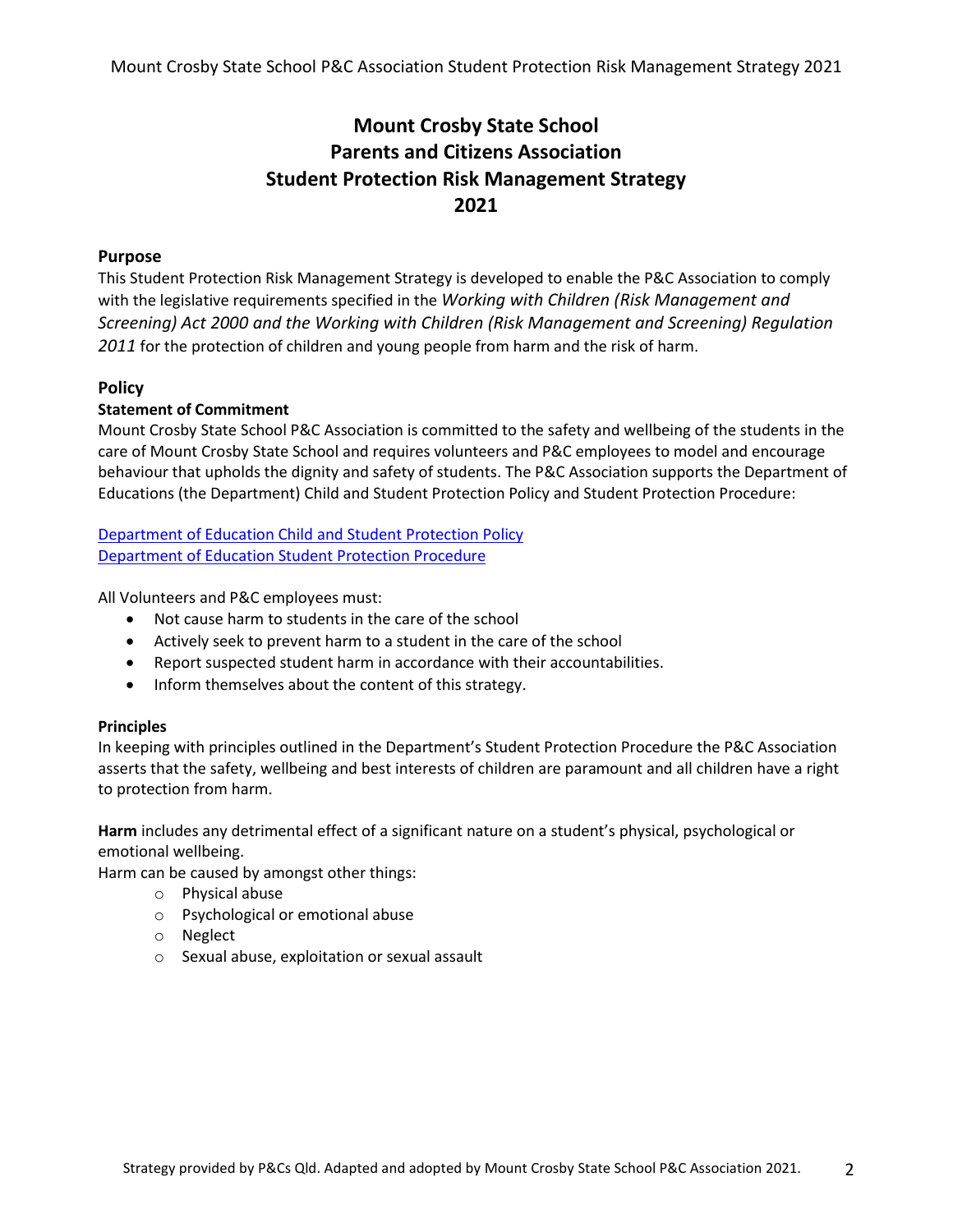#### **Categories of Harm**

For the purpose of this policy, harm to students is considered as being categorised as:

- Harm caused by a school employee or P&C employee
- Harm caused by another student
- Harm caused by a person not employed by the Department or the P&C Association including family members, strangers, parent helpers, volunteers, school visitors or unknown
- Self harm

#### **Student Protection**

- All volunteers and P&C employees receive some form of student protection training, as determined by the principal
- The safety, wellbeing and best interests of the student are paramount \*
- Every student has a right to protection from harm\*
- Volunteers and P&C employees must ensure that their behaviour towards and relationships with students is of the highest professional standards.
- Failure by a volunteer or P&C employee to act in accordance with the requirements of this policy will constitute a breach and the principal will advise on appropriate action to be taken.

\* Sections 5A & 5B *Child Protection Act 1999*

#### **Accountabilities**

All volunteers and P&C employees:

- Are not expected to be experts in the area of harm and should err on the side of caution in terms of reporting their suspicions, to enable those who are experts to investigate further.
- Who have any suspicion that a student is being harmed or is at risk of harm **MUST** report their concerns to the Qld Police Service and the Principal\*.
- OSHC staff are to report their concerns to the Qld Police Service, the Principal and the OSHC Coordinator who will:
	- $\circ$  Complete the appropriate documentation in accordance with OSHC Policies and Procedures for the licensee (P&C President or Vice President (OSHC) to report to the Department of Children, Youth Justice and Multicultural Affairs (Child Safety).
- MUST report suspected sexual offending against a child by another adult to the Qld Police Service and the Principal#
- Are **NOT** to investigate any aspect of a suspicion of harm or risk of harm.
- Actively seek to prevent harm to a student in the care of the school including protecting students from the risk of another adult committing sexual offences against a student#.
- Must apply for and be successful in obtaining a positive suitability notice from Blue Card Services if they are required to do so by law.
- Must immediately notify the principal in writing if they are charged with or convicted of an offence.
- Must undertake training in student protection procedures as determined appropriate by the principal.

*\* If you suspect the principal is responsible for causing harm to a student report this to the Qld Police Service and the Regional Director at the local Regional Office of the Department of Education.*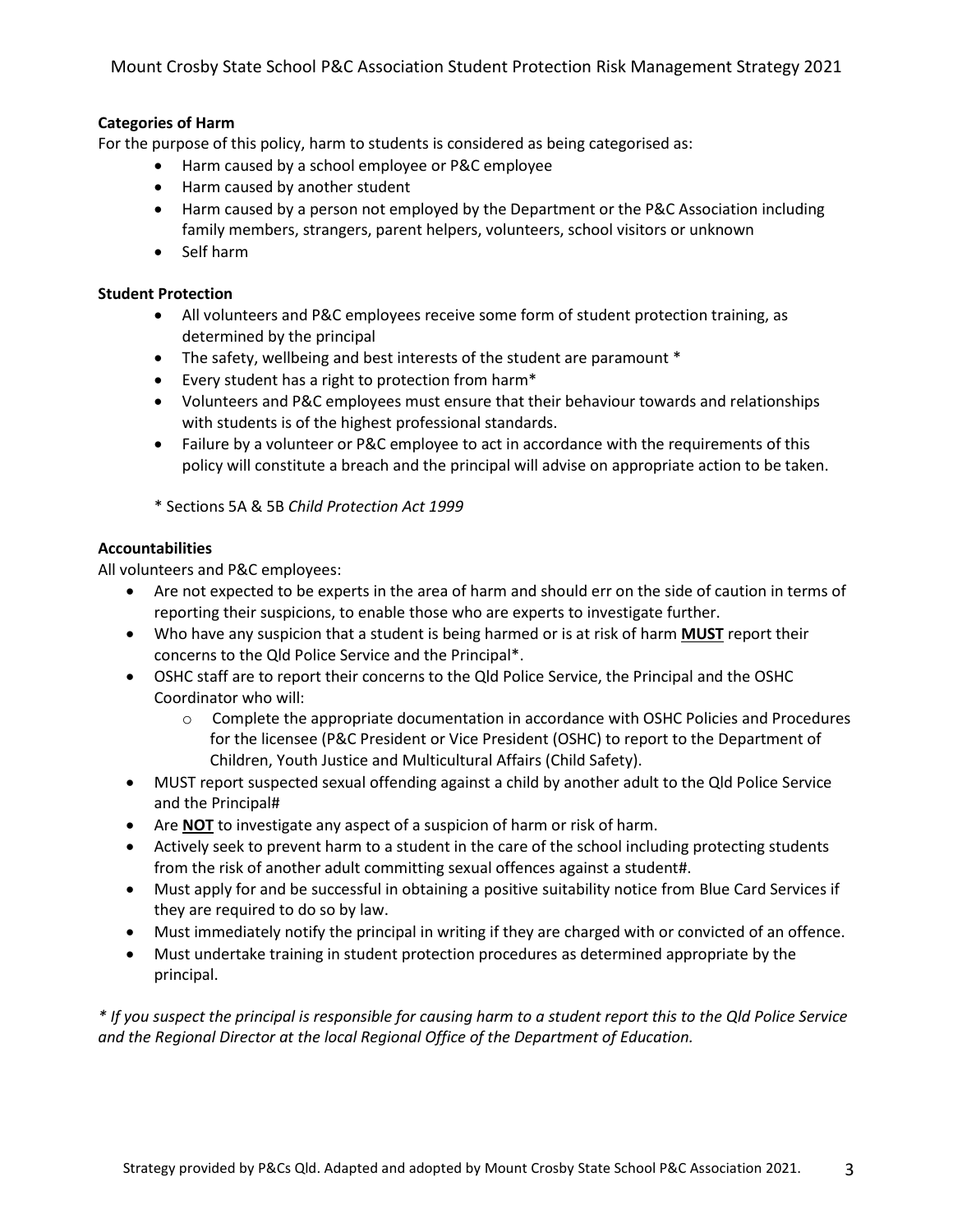*# Changes to the Criminal Code in Qld, which took effect from 5 July 2021, mean all adults must report sexual offending against children to the police unless they have a reasonable excuse AND adults in an institutional setting (e.g. a school, church or sporting club) must protect children from the risk of a sexual offence being committed against them.*

#### **Code of Conduct**

A Code of Conduct provides direction and guidance on responsibilities and the expected standards of behaviour while undertaking activities that reflect on the school and the P&C Association. The code places an obligation on all of us to take responsibility for our own actions.

A Code of Conduct for volunteers and P&C employees includes:

- Compliance with the P&C Code of Conduct
- Personal privacy is of paramount importance. Information gathered or obtained as a result of the role as a volunteer or P&C employee MUST be considered confidential and is only to be passed on to the relevant school authority.
- Treating all people with Dignity, Courtesy, Honesty and Fairness at all times.
- Constructive criticism is healthy while personal attacks are destructive and to be avoided.
- Discrimination on racial, ethnic, or religious grounds is FORBIDDEN, as is any form of sexual discrimination and / or harassment.

*The Standards of Behaviour Fact Sheet is provided under templates for distribution* 

#### **Procedures**

#### **Recruitment**

A volunteer, who is not a parent of a child of the school or exempt, MUST have a Blue Card before they start volunteering regardless of how often they come into contact with students.

Executive Committee members of a P&C Association that operate an Outside School Hours Care facility MUST have a Business Blue Card, or proof of a submitted application for a Blue Card.

Paid employees must have a blue card before they commence employment with the P&C.

All written advertisements for volunteer or paid employment will include information regarding Blue Card requirements.

A current Blue Card is an essential requirement for any applicant who is successful in applying for any paid position.

#### **Training**

Volunteers and P&C employees access some form of training as determined by the principal, to meet the legislative requirements of Blue Card Services.

For example:

- School based Student Protection training through workshops and seminars provided by the Principal
- Display Student Protection Fact Sheet in P&C areas of operation and also with the Volunteer Register or refer to the location where the Student Protection Fact sheet is displayed.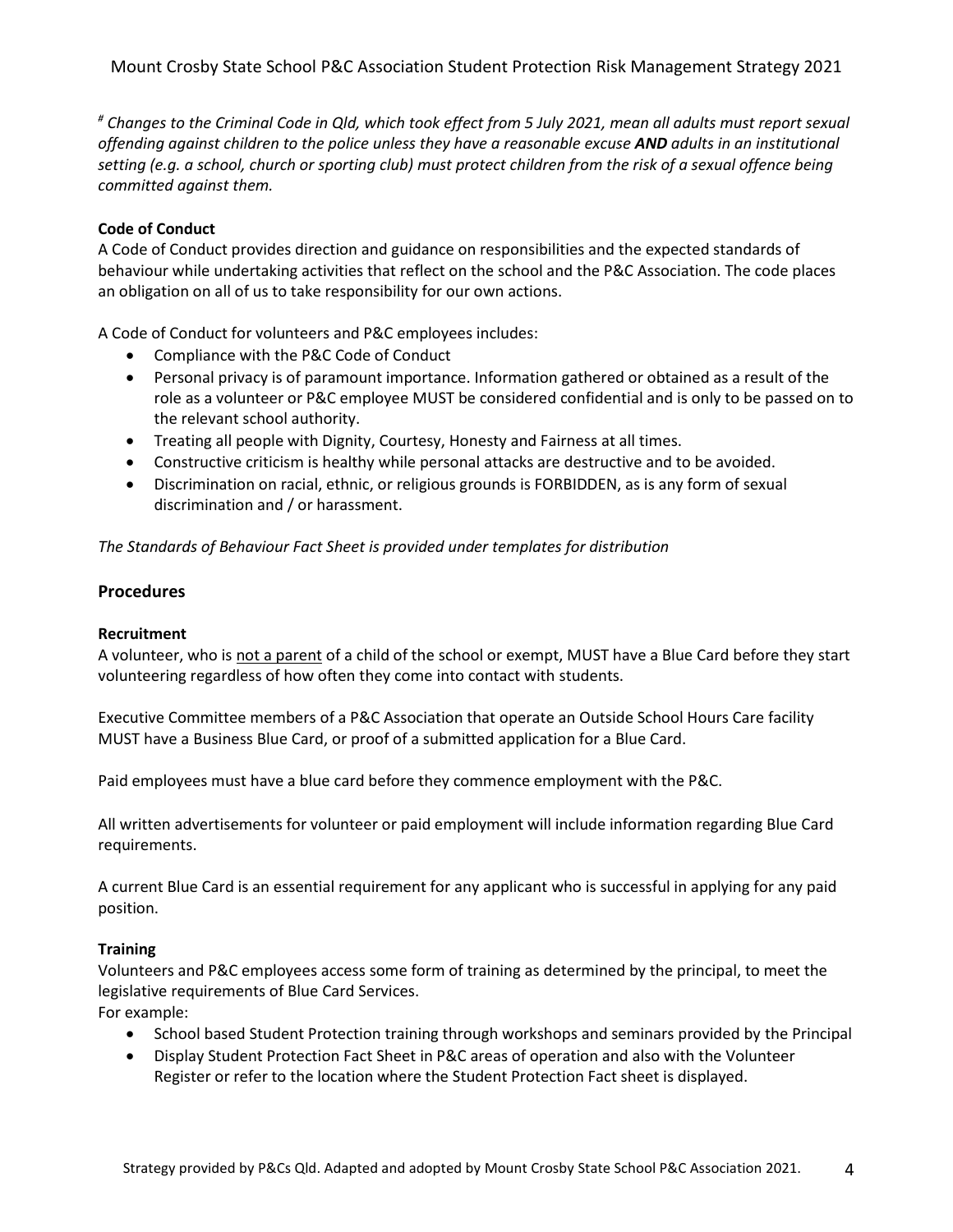#### **Management**

The following procedures are to be followed to ensure compliance with the legislation:

- Blue Card Services must be notified if the person in the role of President (the contact person for the Association) changes – this can be via organisation portal or the form available on Blue Card Services website.
- Volunteers should apply for their Blue Card online then provide the card details to the P&C executive to have the card linked to the P&C Association via the organisation portal.
- Volunteers and P&C employees who already have a Blue Card must provide the card details to the P&C executive to have the card linked to the P&C via the organisation portal.
- Maintain a Blue Card Register for volunteers and P&C employees
- Blue Card Register maintained by the authorised officer, determined by the principal, within the school to guarantee confidentiality of private information.
- Maintain a Volunteer Register at every site and activity at which volunteers are working.
- The Volunteer Register MUST indicate if the volunteer has a blue card or not (see templates)
- Volunteer Register to be checked regularly against the Blue Card Register. (On a term basis as a minimum requirement) by a designated person in liaison with the authorised officer
- The designated person checking the Volunteer Register MUST inform the principal / P&C President of those volunteers or P&C employees who are non compliant.
- Currency of the Blue Card for volunteers who are required to have a Blue Card is a condition of their unpaid employment.
- Non current volunteers will be contacted by the principal / P&C President and advised of the risk management procedures and advise them that they need to amend the situation before they can continue in their current capacity
- Currency of the Blue Card for P&C employees is a condition of employment and is to be monitored by the P&C President.
- A Student Protection Activity Risk Management Plan (see template) should be completed for each activity in order to identify the potential risks and put appropriate strategies in place to minimize the risks.
- A Training Register is maintained by an authorised person, as determined by the principal, and lists the volunteers and P&C employees who have achieved the minimum requirements of Student Protection training.
- The annual checklist (see template) is to be completed to ensure that procedures continue to be followed.
- Suspected breaches of this Student Protection Risk Management Strategy MUST be reported to the principal/P&C president.

#### **Offences and Penalties**

P&C Associations MUST ensure that a Student Protection Risk Management Strategy is implemented, reviewed annually and updated as necessary to ensure compliance.

There is a range of penalties for breaches of the *Working with Children (Risk Management and Screening) Act 2000*.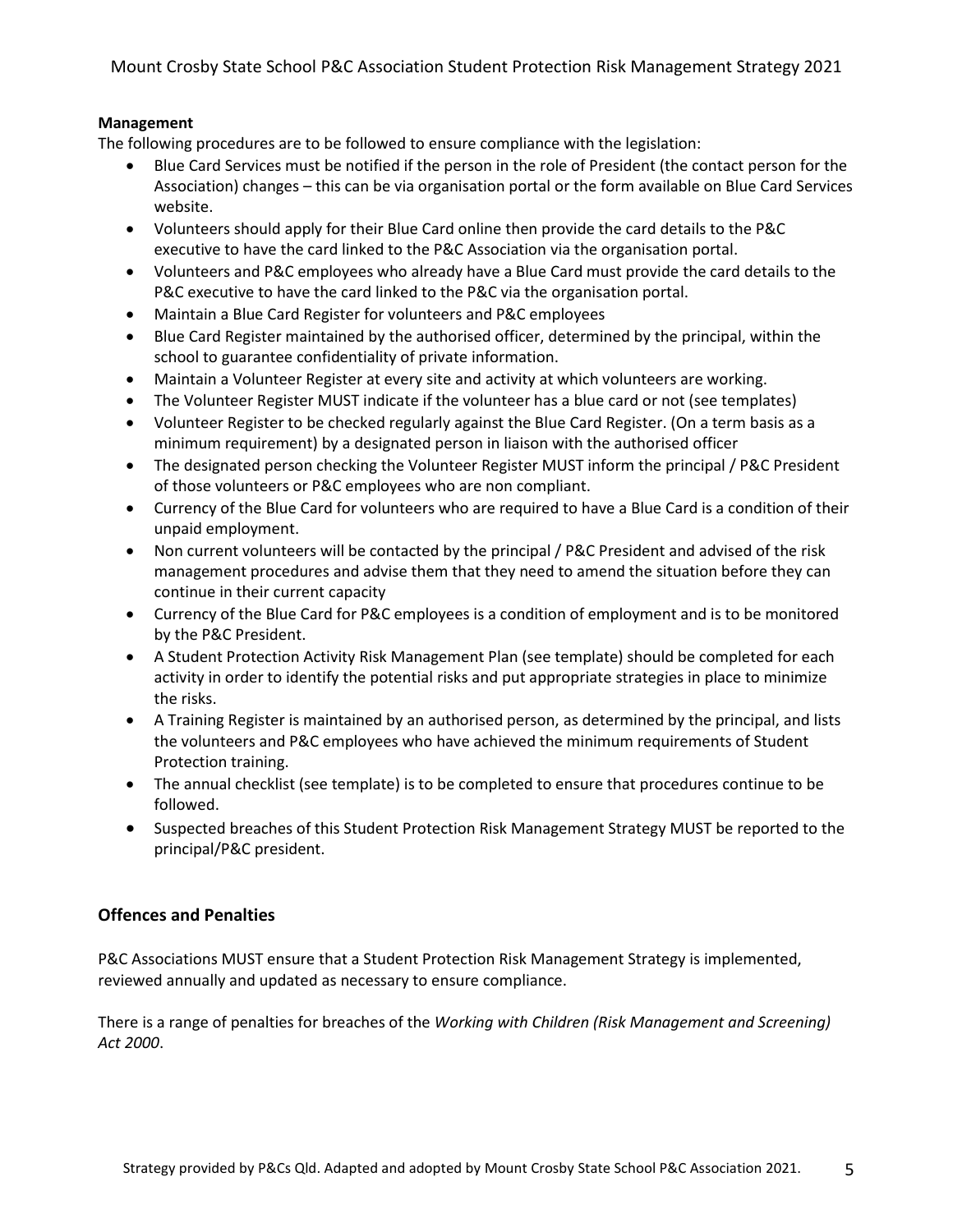#### **Blue Cards**

#### **Volunteers**

Volunteers need a blue card if their usual function includes or is likely to include:

- providing services at a school that are directed mainly towards children; or
- conducting activities at a school that mainly involve children.

Volunteers do not need a blue card if they are:

- a ["registered teacher";](http://www.ccypcg.qld.gov.au/employment/bluecard/definitions.html#teacher) or
- a volunteer parent of a child attending the school;
- a guest of a school o[r "recognised body":](http://www.ccypcg.qld.gov.au/employment/bluecard/definitions.html#recognisedBody)
	- $\circ$  for the purpose of observing, supplying information or entertainment to 10 or more people, and
	- $\circ$  the activity is for 10 days or less on no more than two occasions per year, and
	- $\circ$  the person is unlikely to be physically present with a child without another adult being present, or
- performing the function of employment at a national or state event organised by a school o[r "recognised](http://www.ccypcg.qld.gov.au/employment/bluecard/definitions.html#recognisedBody)  [body"](http://www.ccypcg.qld.gov.au/employment/bluecard/definitions.html#recognisedBody) (operating at a state or national level):
	- o for a sporting, cultural or skill based activity, and
	- o the event is attended by more than 100 people, and
	- o the work is for 10 days or less on no more than two occasions per year; and
	- $\circ$  the person is unlikely to be physically present without another adult being present.
- a child under 18 years of age volunteering (except ["trainee students"](http://www.ccypcg.qld.gov.au/employment/bluecard/definitions.html#student) undertaking a course of study with an ["education provider"](http://www.ccypcg.qld.gov.au/employment/bluecard/definitions.html#edProvider))

Executive Committee members of a P&C Association operating an Outside School Hours Care facility must have Business Blue Cards whether they are a parent of a child at the school or not.

#### **Paid employees**

Paid employees must have a blue card before they commence employment with the P&C.

More information on Blue cards can be found at <http://www.bluecard.qld.gov.au/index.html>

#### **Student Protection Activity Risk Management Plan**

The Student Protection Activity Risk Management Plan records details of the risks identified for the life of the activity, their grading in terms of likelihood of occurring and seriousness of impact on the activity, initial plans for mitigating each high level risk and subsequent results. (See Template).

All Student Protection Activity Risk Management Plans need to be filed together for reference and referral when necessary. This process needs to be completed as a provision of conducting activities that involve students. Risks identified at a high level MUST be reported to the principal before the activity is approved.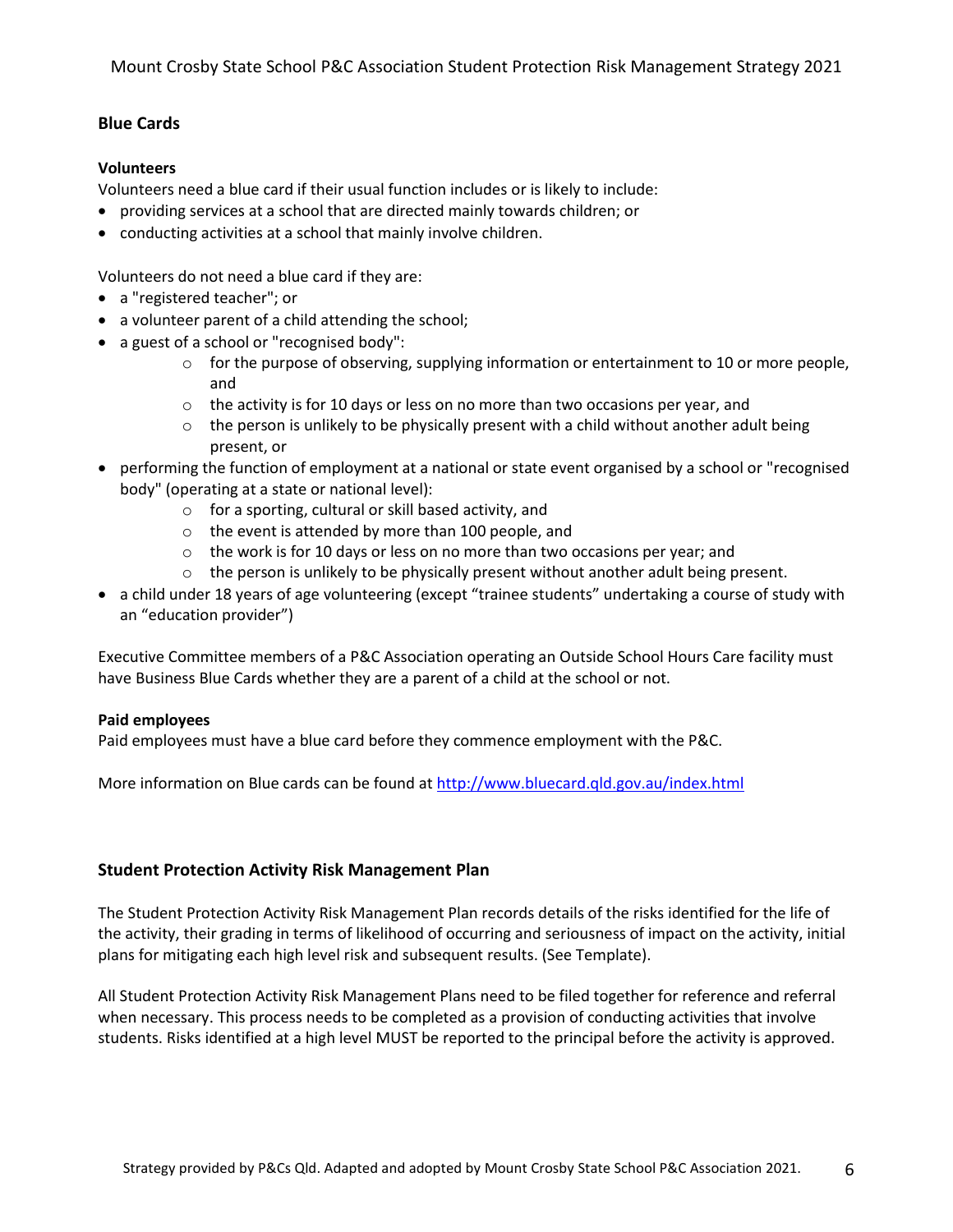#### **Definitions**

Terminology used in this strategy is as defined in the Department's Student Protection Procedure:

[Department of Education Student Protection Procedure](https://education.qld.gov.au/parents-and-carers/school-information/life-at-school/student-protection)

In addition:

- A **P&C employee** is any person employed by the Parents and Citizens Association (P&C) on a temporary, casual, permanent or contract basis.
- A **Volunteer** is any person who is engaged for a specific purpose in an unpaid capacity.
- A **Blue Card** is issued by Blue Card Services once it has carried out the Working with Children Check to see if a person is eligible. If a person is eligible, they are issued a positive notice and a blue card.
- A **Working with Children Check** is a detailed national check of a person's criminal history, including any charges or convictions. Also considered is:
	- Disciplinary information held by certain professional organisations for teachers, child care providers, foster carers, nurses, midwives and certain health practitioners, and
	- Police investigation information into allegations of serious child-related sexual offences, even if no charges were laid because the child was unwilling or unable to proceed.

#### **Source of information**

- o Child Protection Act 1999: <https://www.legislation.qld.gov.au/view/html/inforce/current/act-1999-010>
- o Working with Children (Risk Management and Screening) Act 2000: <https://www.legislation.qld.gov.au/view/html/inforce/current/act-2000-060>
- o Working with Children (Risk Management and Screening) Regulation 2020: <https://www.legislation.qld.gov.au/view/html/inforce/current/sl-2020-0131>
- o Department of Education Student Protection Procedure:
- o <https://ppr.qed.qld.gov.au/pp/child-and-student-protection-policy>
- o Department of Education Code of school behaviour: <https://education.qld.gov.au/initiatives-and-strategies/behaviour>
- o Education (General Provisions) Act 2006: <https://www.legislation.qld.gov.au/view/html/inforce/current/act-2006-039>
- o Anti Discrimination Act 1991: <https://www.legislation.qld.gov.au/view/html/inforce/current/act-1991-085>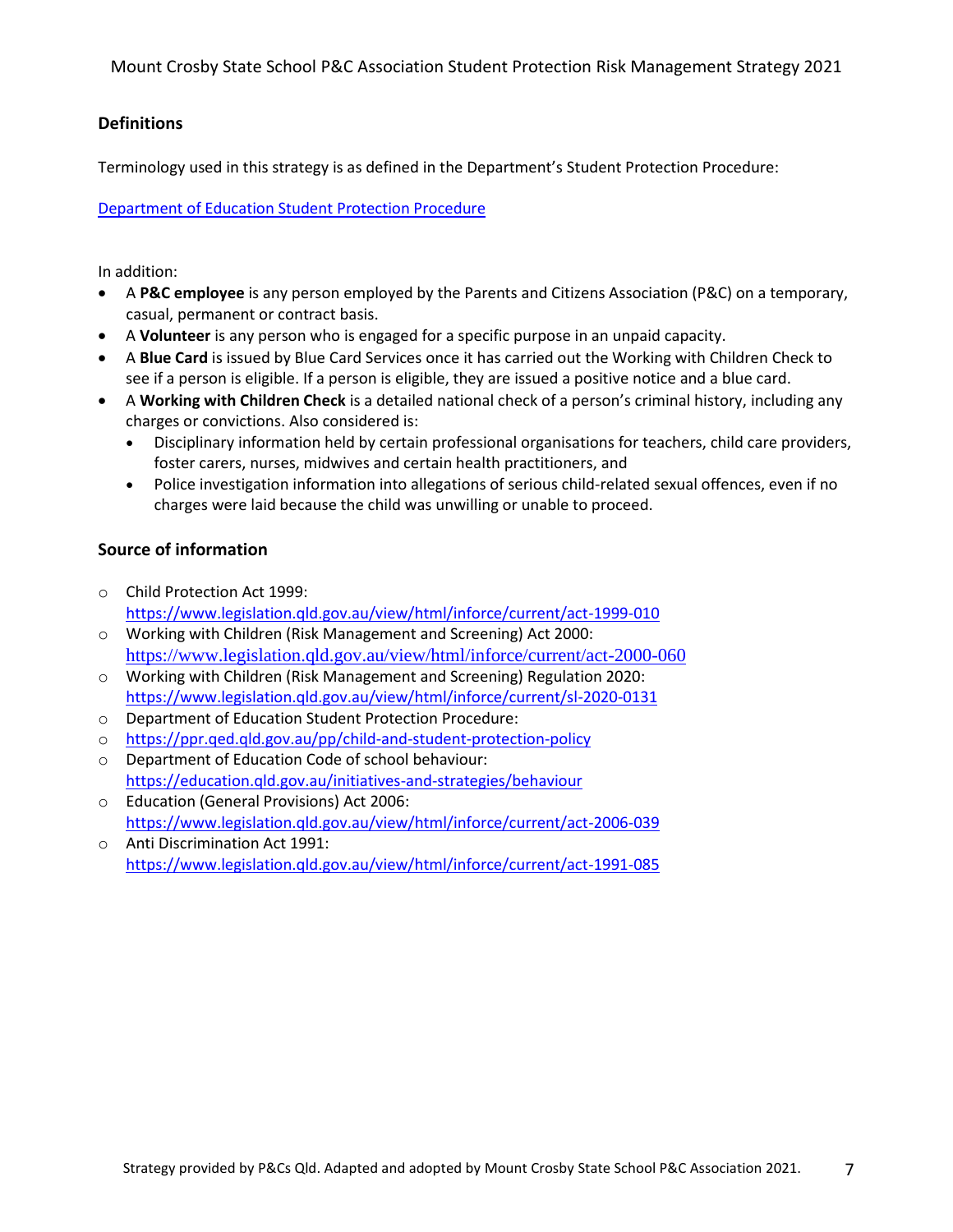# Reporting of Harm Templates

*These are for the P&C Association to use to assist in the processes and procedures as outlined in this model Strategy. They can be utilised as the P&C Association need to be able to ensure the implementation and management of the provisions, as outlined, are met.*

- **P&C Association Student Protection Annual Checklist**
- **Standards of Behaviour Fact sheet**
- **Blue Card Register**
- **Volunteer Register**
- **Student Protection Activity Risk Management Plan**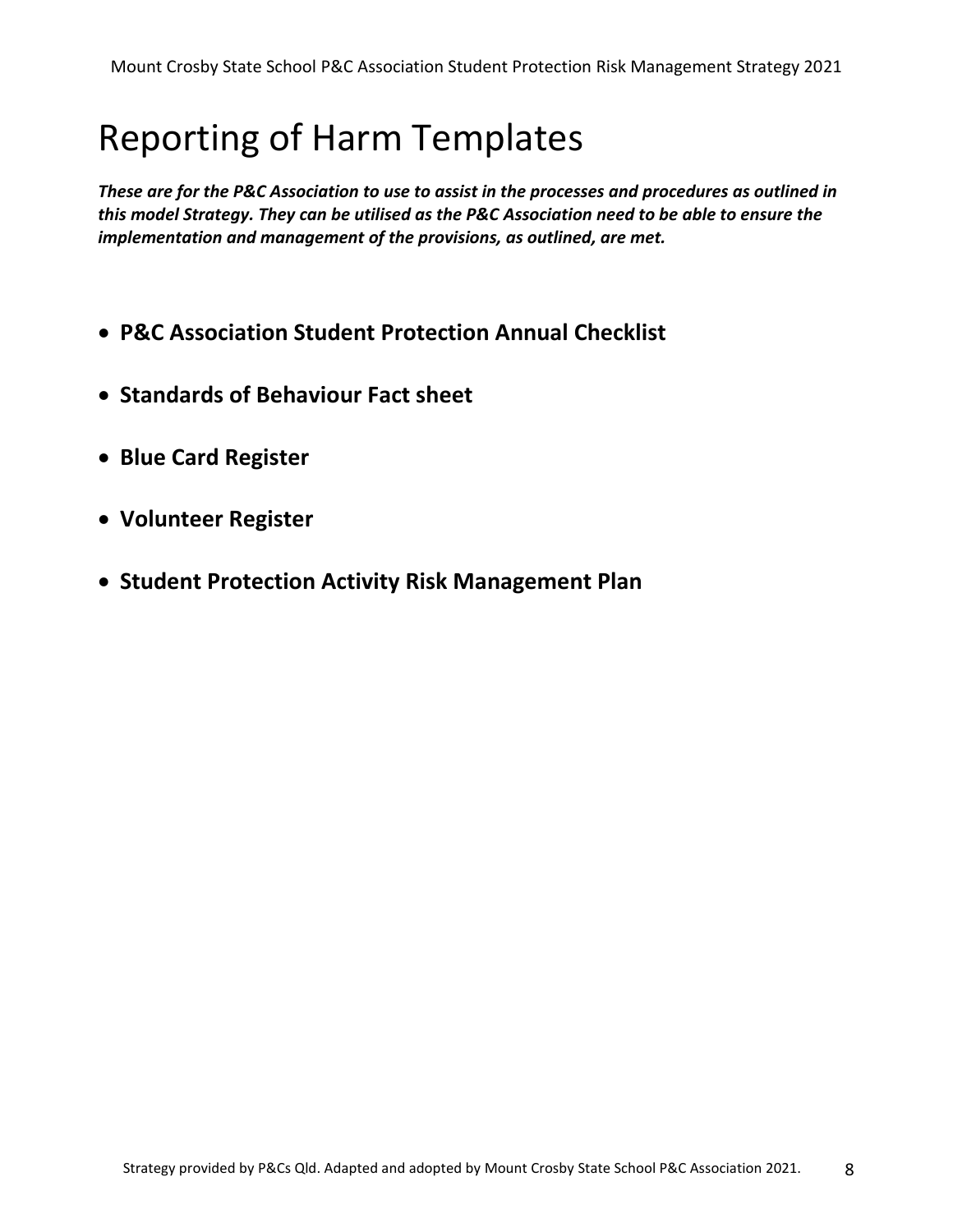# **Mount Crosby State School P&C Association Student Protection Risk Management Annual Checklist**

Year\_\_\_\_\_\_\_\_\_

|    | <b>Currency of Blue Cards</b>                                                                                                                            |                                |  |  |  |  |  |  |  |
|----|----------------------------------------------------------------------------------------------------------------------------------------------------------|--------------------------------|--|--|--|--|--|--|--|
| 1. | Volunteers / P&C employees are entered into the Blue Card<br>Register?                                                                                   | $\Upsilon$ Yes / $\Upsilon$ No |  |  |  |  |  |  |  |
| 2. | All cards are current?                                                                                                                                   | $\Upsilon$ Yes / $\Upsilon$ No |  |  |  |  |  |  |  |
| 3. | Any volunteers / P&C employees with cards that are not current are<br>not currently working/volunteering, and have completed new<br>applications online? | $\Upsilon$ Yes / $\Upsilon$ No |  |  |  |  |  |  |  |
| 4. | Any persons with a negative or suspended notice are not currently<br>employed                                                                            | $\Upsilon$ Yes / $\Upsilon$ No |  |  |  |  |  |  |  |

#### **Risk Management**

| 1. Annual review of strategy has been completed?                                                            | $\Upsilon$ Yes / $\Upsilon$ No |
|-------------------------------------------------------------------------------------------------------------|--------------------------------|
| 2. Training accessible to volunteers and P&C employees?                                                     | $\Upsilon$ Yes / $\Upsilon$ No |
| 3. Activities for the year have been evaluated for risks to students?                                       | $\Upsilon$ Yes / $\Upsilon$ No |
| 4. Updated Risk Management Policy approved at P&C AGM?                                                      | $\Upsilon$ Yes / $\Upsilon$ No |
| Risk Management Strategy and information is easily accessible to all<br>5.<br>volunteers and P&C employees? | $\Upsilon$ Yes / $\Upsilon$ No |

**\* This checklist needs to be completed and presented with the updated Student Protection Risk Management Strategy for adoption at the P&C Association's AGM. A copy of this checklist is to be provided to the Principal.**

P&C President's Signature: \_\_\_\_\_\_\_\_\_\_\_\_\_\_\_\_\_\_\_\_\_\_\_\_\_\_\_\_\_ Date: \_\_\_\_\_\_\_\_\_\_\_\_\_\_\_\_\_\_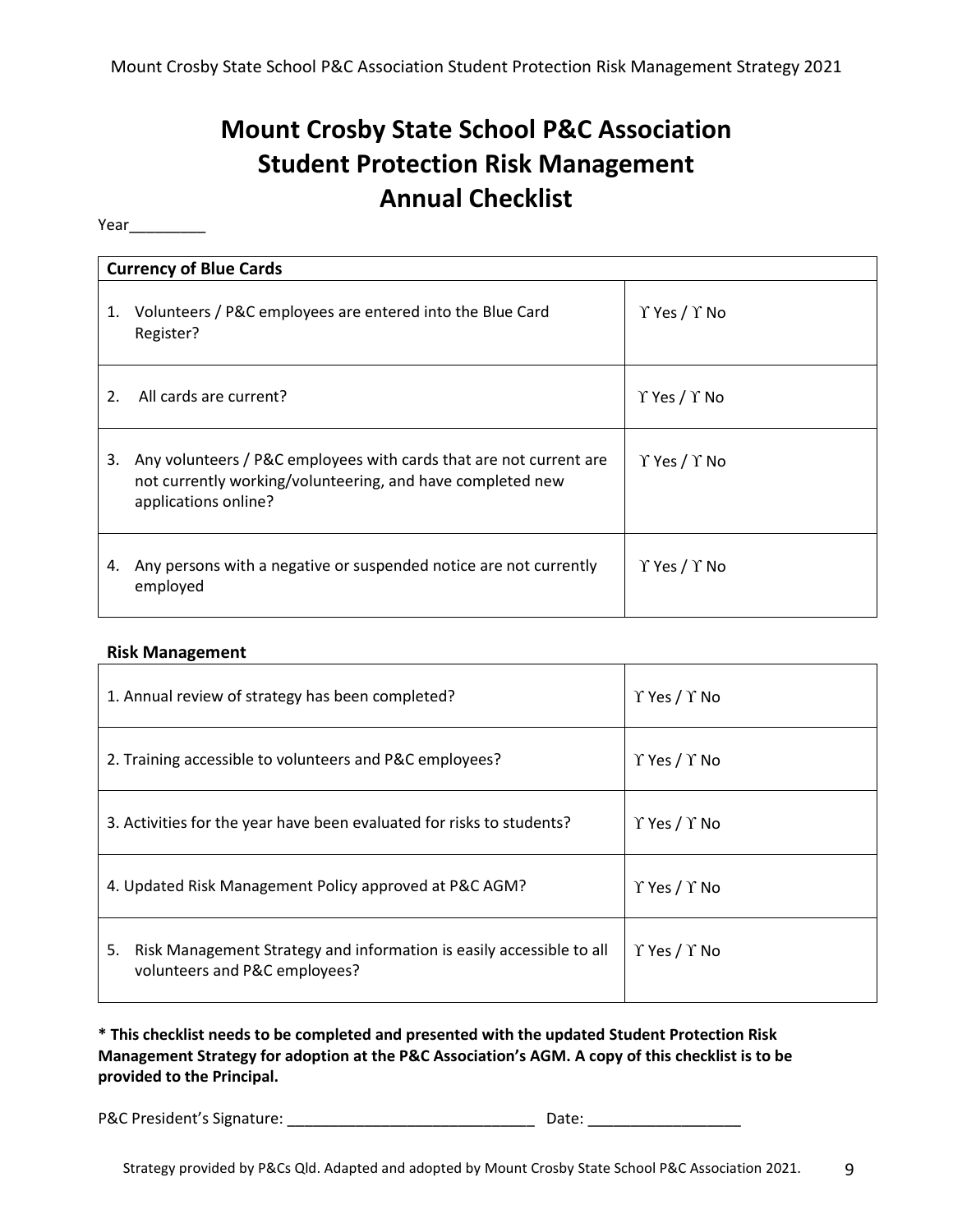## **Standards of Behaviour Fact sheet**

The following tables include, but are not limited to, the specific *standards of behaviour* in relation to working closely with students in any situation:

| Language  |                                                                                                                                                                                                                                                                                                                                                                                                                                                                                                                                                        |
|-----------|--------------------------------------------------------------------------------------------------------------------------------------------------------------------------------------------------------------------------------------------------------------------------------------------------------------------------------------------------------------------------------------------------------------------------------------------------------------------------------------------------------------------------------------------------------|
| <b>Do</b> | Communicate, both verbally and non verbally, in a way which models and demonstrates<br>$\bullet$<br>respect for the rights, interests and wellbeing of all students<br>Use appropriate language taking into consideration age, developmental stage, emotional or<br>$\bullet$<br>psychological state, special needs, language background, religion or disabilities<br>Ensure both verbal and non verbal communication are non abusive or bullying<br>When possible, frame communication from the positive perspective in interactions with<br>students |
| Don't     | Become involved in inappropriate conversations of a sexual nature<br>Make sexually suggestive comments<br>$\bullet$<br>Use language that could be offensive to another<br>Personally correspond (including email and/or mobile phone) with a child or young person<br>$\bullet$<br>in respect of personal or sexual feelings for students                                                                                                                                                                                                              |

|           |                                                                                                                   | <b>Relationships with Students</b>                                                                                 |
|-----------|-------------------------------------------------------------------------------------------------------------------|--------------------------------------------------------------------------------------------------------------------|
| <b>Do</b> | Behave in a way, which models and demonstrates respect for the rights, interests and<br>wellbeing of all students |                                                                                                                    |
|           | $\bullet$                                                                                                         | Dress appropriately while working with children and young people, in a way that models<br>respect for the students |
| Don't     | $\bullet$                                                                                                         | Spend inappropriate time with a student                                                                            |
|           | ٠                                                                                                                 | Inappropriately give gifts to a student                                                                            |
|           | $\bullet$                                                                                                         | Show special favours to a student                                                                                  |
|           | $\bullet$                                                                                                         | Expose student to sexual behaviour of others including displays of pornography                                     |
|           | $\bullet$                                                                                                         | Persuade a student that a 'special' relationship exists                                                            |

|       | <b>Physical contact</b>                                                                 |                                                                                                                     |  |  |  |  |  |  |  |
|-------|-----------------------------------------------------------------------------------------|---------------------------------------------------------------------------------------------------------------------|--|--|--|--|--|--|--|
| Do    | Respect the personal space of student and limit physical contact generally<br>$\bullet$ |                                                                                                                     |  |  |  |  |  |  |  |
|       | $\bullet$                                                                               | Limit hugging when initiated by the student by changing from a frontal hug to arm around<br>the shoulder of student |  |  |  |  |  |  |  |
|       | $\bullet$                                                                               | Limit hugging when initiated by the student by sitting on the floor with child next to you                          |  |  |  |  |  |  |  |
| Don't |                                                                                         | Hit, kick, slap or push a student                                                                                   |  |  |  |  |  |  |  |
|       |                                                                                         | Allow student to sit on your lap                                                                                    |  |  |  |  |  |  |  |
|       | $\bullet$                                                                               | Touch parts of a student's body usually covered by a swimming costume                                               |  |  |  |  |  |  |  |
|       | $\bullet$                                                                               | Change nappies or engage in toileting practises                                                                     |  |  |  |  |  |  |  |
|       |                                                                                         |                                                                                                                     |  |  |  |  |  |  |  |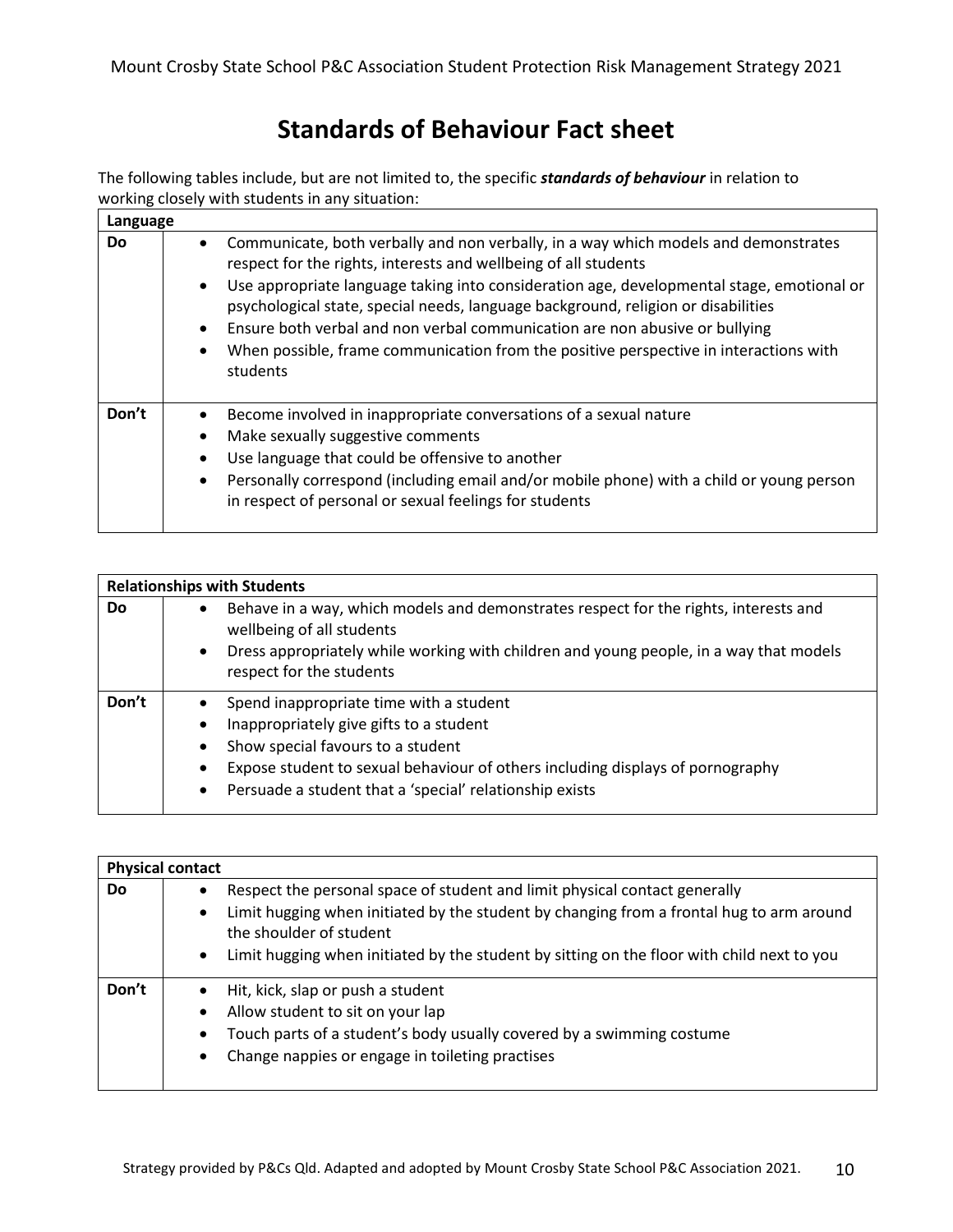### **Mount Crosby State School P&C Association Blue Card Register**

#### **Working with Children Check through Blue Card Services**

- Register is to be regularly updated and made available to the Principal (through the designated person managing Blue Card applications for the whole school).
- All details are private and confidential and MUST be stored safely within the school.
- Ensure a copy of the positive notice or a declined notice is attached with the register.
- All volunteers and P&C employees need to ensure they renew their blue card and update details with the designated person managing Blue Card applications.

| Name of Employee / Volunteer |                   |                       |                              | <b>Blue Card Details</b> |                                            |                         |                        |                                       |                                  |                                       |
|------------------------------|-------------------|-----------------------|------------------------------|--------------------------|--------------------------------------------|-------------------------|------------------------|---------------------------------------|----------------------------------|---------------------------------------|
| <b>Last Name</b>             | <b>First Name</b> | <b>Middle</b><br>Name | Employee<br>Volunteer<br>E/V | Application<br>date      | Date additional<br>information<br>supplied | Date of<br><b>Birth</b> | Registration<br>number | Date card<br>suspended<br>/ cancelled | <b>Expiry</b><br>Date<br>of card | Signature of<br>authorised<br>officer |
|                              |                   |                       |                              |                          |                                            |                         |                        |                                       |                                  |                                       |
|                              |                   |                       |                              |                          |                                            |                         |                        |                                       |                                  |                                       |
|                              |                   |                       |                              |                          |                                            |                         |                        |                                       |                                  |                                       |
|                              |                   |                       |                              |                          |                                            |                         |                        |                                       |                                  |                                       |
|                              |                   |                       |                              |                          |                                            |                         |                        |                                       |                                  |                                       |
|                              |                   |                       |                              |                          |                                            |                         |                        |                                       |                                  |                                       |
|                              |                   |                       |                              |                          |                                            |                         |                        |                                       |                                  |                                       |
|                              |                   |                       |                              |                          |                                            |                         |                        |                                       |                                  |                                       |
|                              |                   |                       |                              |                          |                                            |                         |                        |                                       |                                  |                                       |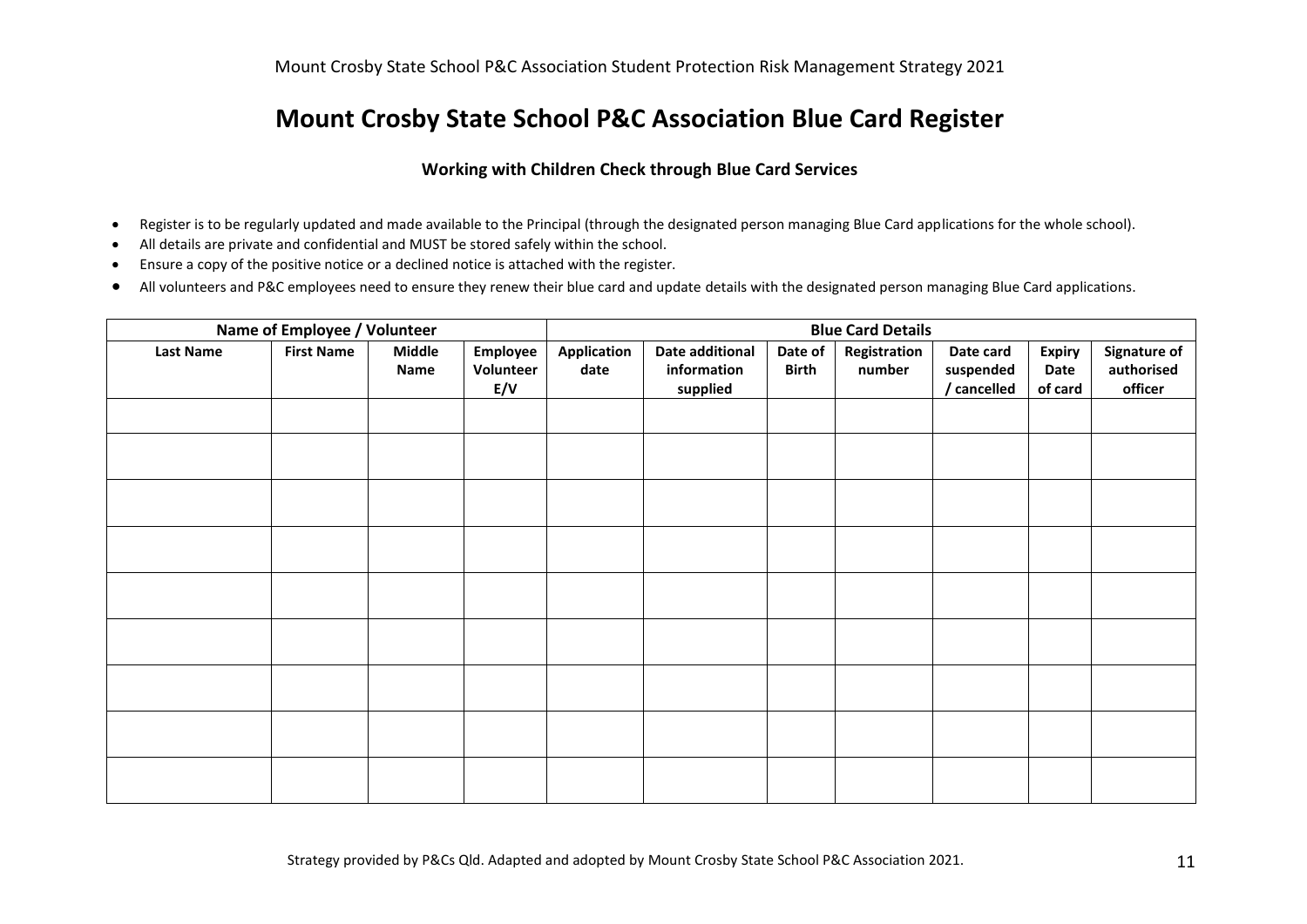## **Mount Crosby State School P&C Association Volunteer Register**

|                                              |                 |                        |                        |                         |                                        | The P&C Association holds insurance for all volunteers participating in school activities. All volunteers MUST complete the register for each activity. |                            |                                                                                  |
|----------------------------------------------|-----------------|------------------------|------------------------|-------------------------|----------------------------------------|---------------------------------------------------------------------------------------------------------------------------------------------------------|----------------------------|----------------------------------------------------------------------------------|
| $Term$ <sub>—</sub>                          | Area of School: |                        |                        |                         | (classroom, facility, activity, event) |                                                                                                                                                         |                            |                                                                                  |
| Coordinator / Teachers name: (if applicable) |                 |                        |                        |                         |                                        |                                                                                                                                                         |                            |                                                                                  |
| Date                                         | <b>Name</b>     | <b>Time</b><br>started | Volunteer<br>signature | <b>Time</b><br>finished | Volunteer<br>signature                 | <b>Volunteering Location /</b><br>duties                                                                                                                | <b>Blue Card</b><br>Y/N/NA | I have read the<br><b>Student Protection</b><br><b>Fact Sheet</b><br>Sign below. |
|                                              |                 |                        |                        |                         |                                        |                                                                                                                                                         |                            |                                                                                  |
|                                              |                 |                        |                        |                         |                                        |                                                                                                                                                         |                            |                                                                                  |
|                                              |                 |                        |                        |                         |                                        |                                                                                                                                                         |                            |                                                                                  |
|                                              |                 |                        |                        |                         |                                        |                                                                                                                                                         |                            |                                                                                  |
|                                              |                 |                        |                        |                         |                                        |                                                                                                                                                         |                            |                                                                                  |
|                                              |                 |                        |                        |                         |                                        |                                                                                                                                                         |                            |                                                                                  |
|                                              |                 |                        |                        |                         |                                        |                                                                                                                                                         |                            |                                                                                  |
|                                              |                 |                        |                        |                         |                                        |                                                                                                                                                         |                            |                                                                                  |
|                                              |                 |                        |                        |                         |                                        |                                                                                                                                                         |                            |                                                                                  |
|                                              |                 |                        |                        |                         |                                        |                                                                                                                                                         |                            |                                                                                  |
|                                              |                 |                        |                        |                         |                                        |                                                                                                                                                         |                            |                                                                                  |
|                                              |                 |                        |                        |                         |                                        |                                                                                                                                                         |                            |                                                                                  |
|                                              |                 |                        |                        |                         |                                        |                                                                                                                                                         |                            |                                                                                  |
|                                              |                 |                        |                        |                         |                                        |                                                                                                                                                         |                            |                                                                                  |
|                                              |                 |                        |                        |                         |                                        |                                                                                                                                                         |                            |                                                                                  |
|                                              |                 |                        |                        |                         |                                        |                                                                                                                                                         |                            |                                                                                  |

If you are NOT a parent of a child at the school and are not exempt then you MUST have a Blue Card before you can volunteer in any area of the school or its activities. Please check with the person for whom you are volunteering.